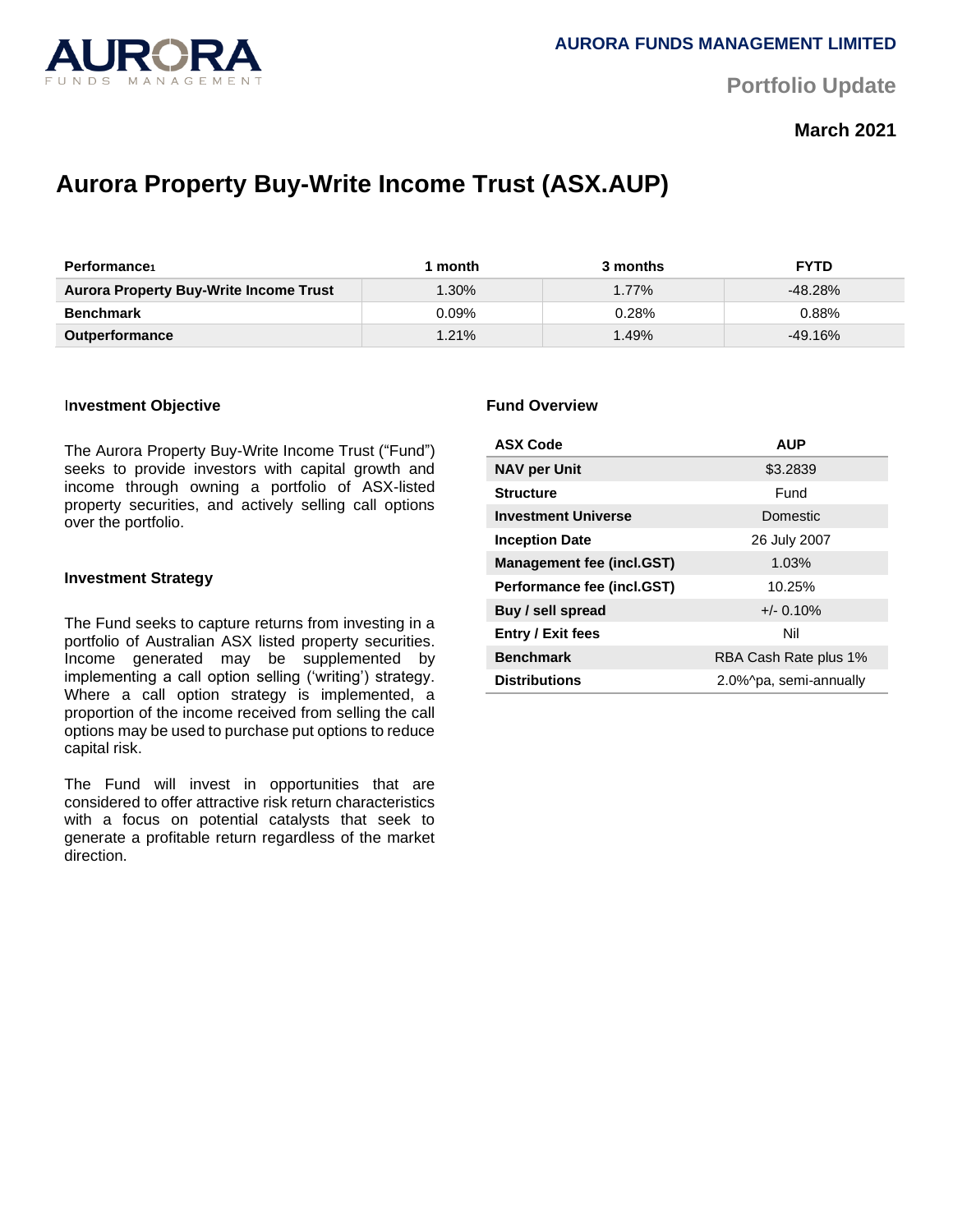

**Portfolio Update** 

**March 2021**

# **Fund Update**

AUP requested a voluntary suspension on April 2<sup>nd</sup> due to reasons outlined below. Aurora is currently working with the ASX to have AUP's suspension lifted a soon as possible.

The Fund provides the following information pursuant to ASX Listing Rule 17.2:

- The request for Voluntary Suspension relates to the effects of the COVID-19 pandemic on AUP, including the Disclaimer of Auditor's Opinion in the Annual Report for RNY Property Trust (ASX: RNY) and the ASX's investigation on that matter;
- As stated in AUP's financial statements for the half year ended 31 December 2019, the Fund owns 67.15% of the units in RNY and has extended subordinated debt to US entities in the RNY group;
- It is expected that the Voluntary Suspension will be ended once the ASX has concluded its investigations, as mentioned above; and
- Aurora is not aware of any reason why the Voluntary Suspension should not be granted.

# **RNY Property Trust**

Aurora Funds Management Limited (Aurora), in its capacity as the responsible entity of the Aurora Property Buy Write Income Trust, Aurora Fortitude Absolute Return Fund, Aurora Global Income Trust and the Aurora Dividend Income Trust (Fund(s)), provides the following update in relation to the RNY Property Trust (RNY).

RNY has been suspended from trading on the Australian Securities Exchange (ASX) since 1 April 2019, due to delays experienced in finalising its audited financial statements for the year ended 31 December 2018 and half year ended 30 June 2019, followed by the Audit Disclaimer Opinion issued in relation to the year ended 31 December 2019. Aurora understands that RNY is due to release its Audit Reviewed financial statements for the half year ended 30 June 2020. In the event a clear audit review statement is issued, Aurora understands that RNY will then be in a position to apply for recommencement of trading on the ASX.

On 23 September 2019, RNY announced it had completed an independent valuation of its 5 commercial office properties in the New York tri-state area, resulting in a 16% uplift on previous valuations and a material uplift in RNY's Net Tangible Asset (NTA) backing. Given RNY's suspension from trading on the ASX, there was no actively traded market available for Aurora to determine the market value for RNY's securities. As such, the independent valuation obtained by RNY was considered the most appropriate basis on which to determine the carrying value of RNY, with Aurora's direct investments being carried at a small discount to RNY's improved NTA.

On 29 June 2020, Keybridge Capital Limited (Keybridge) announced its intention to make an off-market all scrip takeover bid for RNY at an implied offer price of \$0.011 per RNY unit1 (Keybridge Offer), with its Bidder's Statement being dispatched on 28 August 2020. On 28 September 2020, Keybridge issued a substantial holder notice stating it had acquired a relevant interest of 1.01% in RNY (from parties other than Aurora) through acceptances into the Keybridge Offer. Aurora has also elected to accept a portion of its Funds holdings into the Keybridge Offer. Consistent with its previous "truth in takeovers" statement, Aurora has limited its acceptances into the Keybridge Offer at 41,450,000 RNY units.

As a consequence of the acceptances into the Keybridge Offer, the implied offer price of \$0.011 per RNY unit is now the most readily observable price for RNY securities. As such, this has resulted in the carrying value of Aurora's direct investments in RNY being reduced from \$0.044 to \$0.011 per RNY unit, across its various Funds.

Following the recommencement of trading in RNY securities on the ASX, Aurora will continue to adjust its direct investment in RNY to reflect the last traded market price.